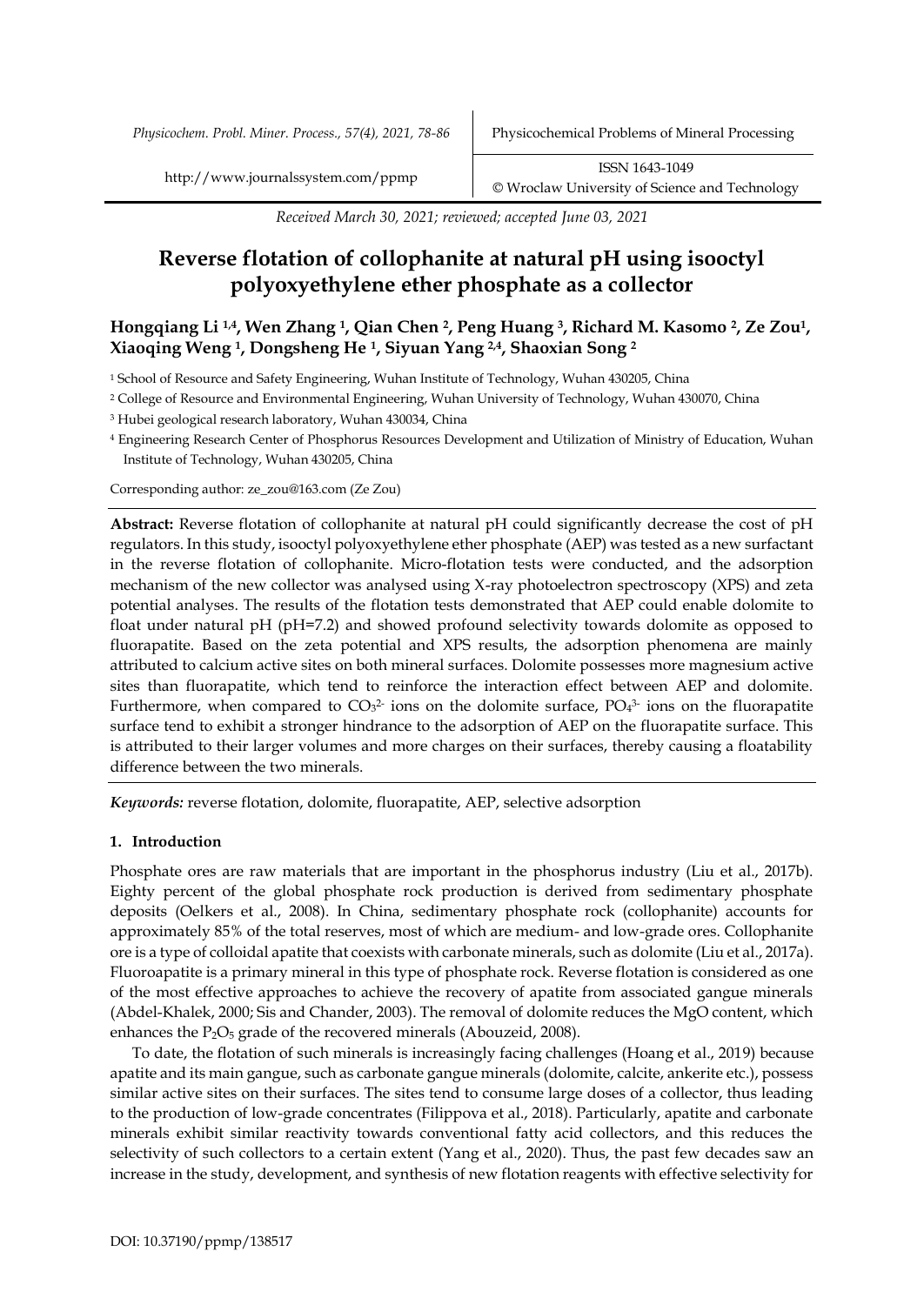the advantage of carbonate and phosphate minerals (Santos et al., 2015), such as gutter oil, saponified gutter oil, jojoba oil, and bio-collectors (Liu et al., 2017a; Santos et al., 2015; Merma et al., 2013).

Fatty acids (e.g., sodium oleate) are the most widely used collectors in apatite and dolomite flotation; a small amount or more than 10 kg of phosphoric acid  $(H_3PO_4)$  was added as a depressant to produce satisfactory results for the flotation of carbonates under acidic conditions (pH = 5.0−5.5) (Liu et al., 2017b; Cheng et al., 2018). However, the pH of an alkaline (pH = 9.0−9.5) is required in the direct flotation of apatite when using sodium oleate as the collector. That is, after the addition of phosphoric acid, a large amount of sodium carbonate is required to adjust the pH to the desired value. Therefore, during this process, the addition of phosphoric acid can cause corrosion of the equipment, and the low pH value caused by phosphoric acid significantly increases the production cost because of the increased investment of regulators.

Recently, polyoxyethylene ether phosphate (AEP) has been widely employed in the textile chemicals industry (Zhao et al., 2020; Feng et al., 2020). It was employed as a new and effective surfactant/collector during the reverse flotation of collophanite; it showed ideal performance during the tests. In particular, we found that when AEP was selected as the collector, selective separation of fluorapatite from dolomite could be achieved under natural pH without the addition of sodium carbonate to create an alkaline environment. This reduced the cost of reagents. Additionally, sodium tripolyphosphate (STPP), rather than phosphoric acid, was used as the depressant, which alleviated the corrosion of the equipment in an acidic environment. Hence, the objective of this work was to demonstrate its selectivity and collecting ability toward the target mineral and to elucidate the adsorption mechanism. Therefore, this study selected fluorapatite and dolomite as the valuable mineral and gangue mineral, respectively. The research was conducted using various techniques, including micro-flotation tests, bench-scale flotation tests, zeta potential measurements, and XPS analysis.

#### **2. Experimental**

## **2.1. Materials and reagents**

The fluorapatite sample used for this study was procured from Yunnan Province, China. The fluorapatite sample was ground using a porcelain ball mill, screened using a wet sieve, and a size fraction of 38–74  $\mu$ m was obtained that was used for micro-flotation tests. The P<sub>2</sub>O<sub>5</sub> content of the fluorapatite sample was measured using the chemical method with a grade of 37.86%. Additionally, the XRF analysis (Table 1) shows that the chemical composition of  $P_2O_5$  was 37.29% which is approximately equal to the chemical analysis result. This further demonstrates that the purity of fluorapatite is sufficiently high for pure mineral flotation. The dolomite sample was procured from Hebei Province, China. The MgO content of the dolomite sample was 22.06%. The samples were treated similar to fluorapatite, and a size fraction of 38−74 μm was obtained which was used for micro-flotation tests. The purities of the samples are demonstrated in the X-ray diffraction analysis presented in Figs. 1a and b. The figure shows that the fluorapatite and dolomite exhibit high purity.



Fig. 1. XRD patterns of (a) Fluorapatite, (b) Dolomite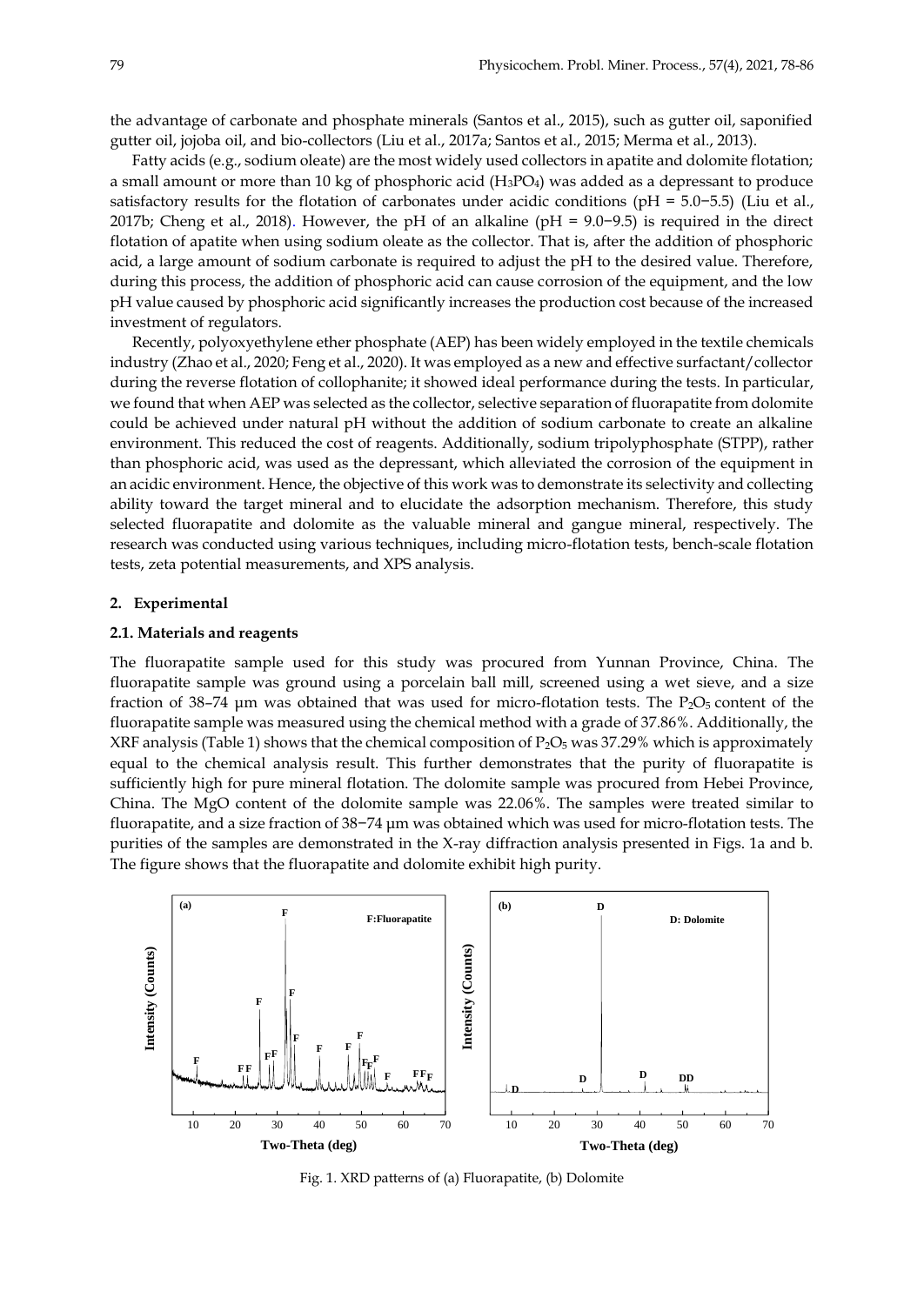| Composition                                                      | CO <sub>2</sub> | F     | Na <sub>2</sub> O | MgO                            | $Al_2O_3$ | SiO <sub>2</sub> | $P_2O_5$ | SO <sub>3</sub> | Cl    |  |
|------------------------------------------------------------------|-----------------|-------|-------------------|--------------------------------|-----------|------------------|----------|-----------------|-------|--|
| Content $(\%)$                                                   | 2.85            | 3.12  | 0.46              | 0.47                           | 0.90      | 5.63             | 37.29    | 1.00            | 0.042 |  |
| Composition                                                      | $K_2O$          | CaO   | TiO2              | Fe <sub>2</sub> O <sub>3</sub> | SrO       | $Y_2O_3$         |          |                 |       |  |
| Content $(\%)$                                                   | 0.42            | 47.38 | 0.099             | 0.22                           | 0.11      | 0.009            |          |                 |       |  |
| Table 2. Chemical compositions of collophanite ore sample (wt.%) |                 |       |                   |                                |           |                  |          |                 |       |  |
| Composition                                                      | (1)             | F     | Na <sub>2</sub> O | MgO                            | $Al_2O_3$ | SiO <sub>2</sub> | $P_2O_5$ | SO <sub>3</sub> | Сl    |  |
|                                                                  |                 |       |                   |                                |           |                  |          |                 |       |  |

Content (%) 9.07 2.49 0.37 4.21 2.70 11.60 24.9 1.42 0.03

Composition K<sub>2</sub>O CaO TiO<sub>2</sub> MnO Fe<sub>2</sub>O<sub>3</sub> CuO BaCO<sub>3</sub> SrO BaO Content (%) 1.12 39.83 0.17 0.02 1.66 0.02 0.16 0.07 0.16

Table 1. Chemical compositions of fluorapatite (wt.%)

The collophanite ore sample was obtained from the Yichang district, Hubei Province, China. Its chemical composition, shown in Table 2, was determined using X-ray fluorescence method. The amount of P2O<sup>5</sup> and MgO content were 24.9% and 4.21%, respectively, indicating that this sample belongs to

medium-grade sedimentary ores (Mohammadkhani et al., 2011).

The chemical reagent, AEP, was procured from Green Forest Chemical Co., Ltd, Shandong province, China. Dilute solutions of hydrochloric acid (HCl) and sodium hydroxide (NaOH) were employed to modify the pH of the test samples. To maintain the ionic strength in zeta potential measurements, potassium nitrate (KNO3) of an analytical grade was used (Chen et al., 2020; Chen et al., 2020). The deionised water used throughout these experiments was obtained from Milli-Q Direct 16 (Millipore Q, USA). Sodium tripolyphosphate  $(Na_5P_3O_{10})$  was obtained from Sinopharm Chemical Reagent Co., Ltd.



Fig. 2. Molecular structure of AEP

#### **2.2. Methods**

#### **2.2.1. Flotation tests**

To evaluate the single mineral floatability of fluorapatite and dolomite, micro-flotation tests for a single mineral of 3.0 g were conducted. These experiments were conducted as a function of AEP dosage and different pulp pH values. In artificially mixed mineral flotation tests, the total weight of the feed was 3.0 g with a fluorapatite to dolomite ratio of 2:1.

An XFG flotation machine with a 50-mL plexiglass cell was used for the micro-flotation tests; the agitation speed and airflow rate were fixed at  $1700$  rpm and  $300 \text{ cm}^3/\text{min}$ , respectively. The pure mineral sample (3.0 g) was placed in the plexiglass cell, which was then filled with 40 mL of deionised water (Millipore deionised, resistivity of 18.25 MΩ cm). The slurry was conditioned for 2 min, and the pH was adjusted as required. Then, the pulp was conditioned again for 2 min, and the required dosage of AEP was added to the suspension and conditioned for 3 min. Finally, the minerals were floated for 3 min. The products from the flotation process were collected, dried, weighed, and analysed to calculate the single mineral floatability. The results of each micro-flotation test were measured three times, with the average reported as the final value.

Flotation tests of sedimentary collophanite samples were conducted in an XFDII (1.5 L) mechanically agitated flotation machine with an agitation speed fixed at 1750 rpm. The airflow rate was fixed at 2500 cm3/min. In the first step, the samples were ground using a ball mill to achieve the required fineness of 87% and passed through a 0.074-mm sieve. Sodium tripolyphosphate (STPP) and AEP were added to the pulp stage wise and agitated for 3 min. The flotation time was set for 4 min, and the flotation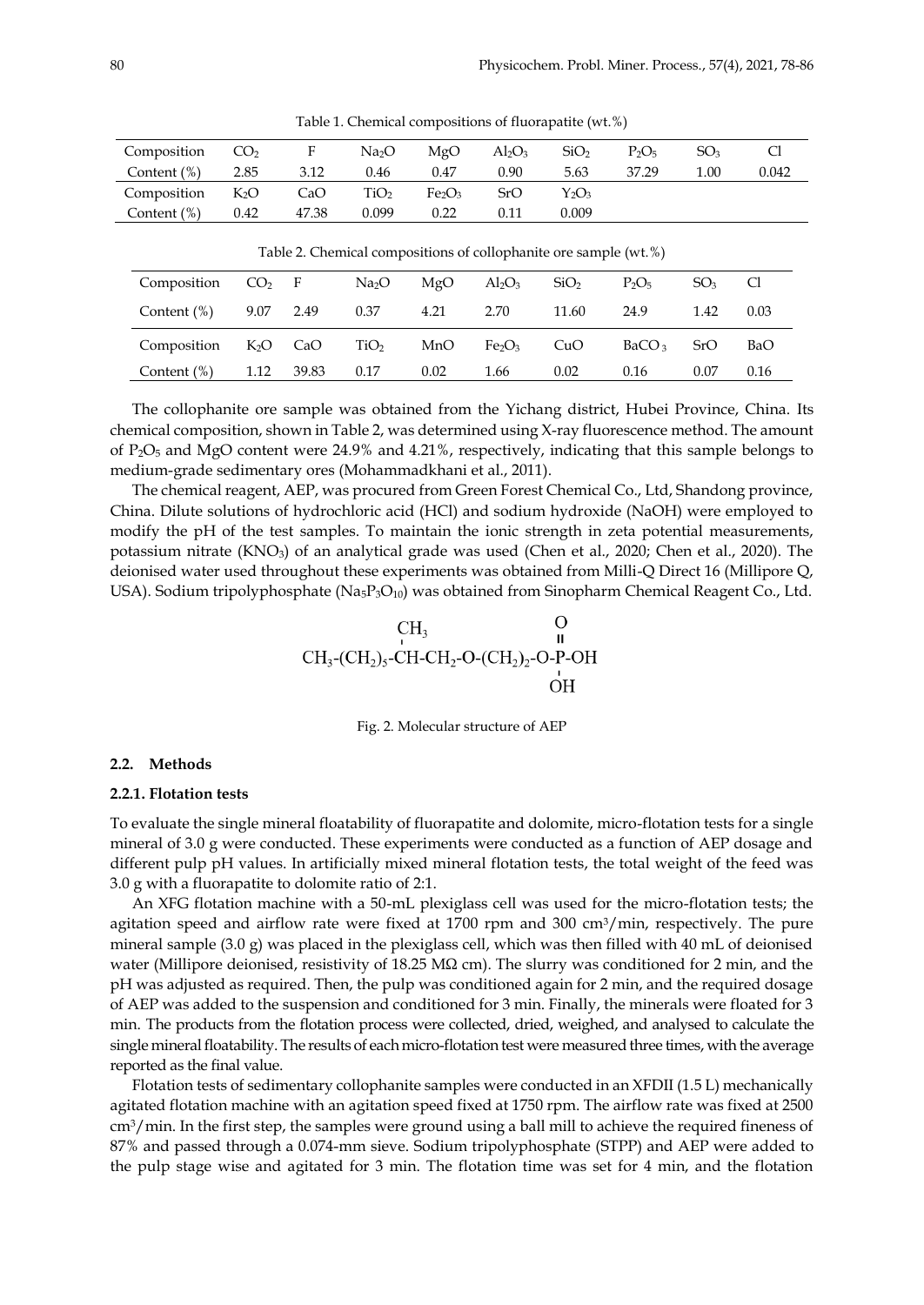products were schemed out as tailings. The remaining pulp in the cell formed the concentrate. Finally, the concentrates and tailings were dewatered, dried, and weighed. The  $P_2O_5$  content of the concentrates and tailings was determined via chemical analysis.

## **2.2.2. Zeta potential measurements**

To investigate the interaction mechanism between minerals and the collector, zeta-potential measurements of the minerals in the absence and presence of AEP were conducted using a Zeta sizer Nano Zs90 (England). Mineral samples with a size fraction of 5 μm were added to 45-mL ultrapure water. The pH of the mineral suspension was regulated through HCl or NaOH stock solutions, and the background electrolyte solution was 1×10−3 mol/L KNO3. The ambient temperature was maintained at 25 °C. The mineral suspension with the desired AEP concentration was magnetically stirred for 5 min and allowed to settle for 10 min before the solution was drawn for zeta potential measurements. Three measurements were conducted for each experimental condition, and the average calculated was used as the final value.

## **2.2.3. XPS analysis**

XPS was used to provide adsorption information of the flotation reagent. In this study, XPS data were obtained using a Thermo Fisher ESCALAB 250 XPS system (American Thermo Fisher Scientific) for dolomite. The C1s binding energy (284.8 eV) was employed to calibrate each specific spectrum. The procedure for the XPS sample preparation was same as that described in the flotation section.

## **3. Results and discussion**

#### **3.1. Single mineral flotation**

Fig. 3a shows the effect of the AEP concentration on the floatability of dolomite and fluorapatite. The results show that when the concentration of AEP increased, dolomite and fluorapatite experienced an upward trend. However, the floatability of dolomite is much higher than that of fluorapatite over the entire concentration range tested; thus, the floatability of dolomite is better than that of the fluorapatite when AEP is employed as a collector. At a low collector concentration  $(9 \text{ mg/L})$ , either dolomite or fluorapatite responded poorly in terms of floatability, reaching 45% and 6%, respectively. By increasing the collector concentration from 9 mg/L to 36 mg/L, the floatability difference between these two minerals reaches its maximum, assessed by 70%, and a further increase in the same concentration would weaken the selectivity of the collector.

As shown in Fig. 3a, the AEP concentration was selected as 36 mg/L to evaluate the effect of pH on the floatability of these two minerals, and the results are shown in Fig. 3b. Dolomite performed well in the pH range of 6−8, without a requirement for pH regulators, namely, natural pH conditions. In contrast, the floatability of fluorapatite was lower than 20% over the entire tested pH range. In addition, when fatty acids are selected as collectors for the reverse flotation of phosphate ore, large amounts of phosphoric acid (H3PO4) are indispensable for producing satisfactory results for the flotation of carbonates under acidic conditions (pH < 5.5) (Abdel-Khalek, 2000; Liu et al., 2017b). Thus, instead of increasing capital investment and causing equipment corrosion, the superiority of our technique is highlighted.

#### **3.2. Flotation separation of artificially mixed minerals**

Single mineral flotation tests revealed that AEP could offer excellent collecting capabilities; therefore, an artificially mixed mineral flotation was employed to determine whether AEP exhibits better selectivity. The grade of artificially mixed minerals was 25.94%. Because reverse flotation was utilised in this study, the product floating in the froth was considered as tailings, while the concentrate in the flotation cell was regarded as concentrates. Thus, Fig. 4 shows that the  $P_2O_5$  grade tends to increase in response to increased AEP concentration, from 26.33% to 33.84%. In contrast, recovery displays an opposite variation tendency, reducing from 96.65% to 87.92%. This is mainly because when the AEP concentration increases, an increasing amount of dolomite floats along with the bubbles and decreases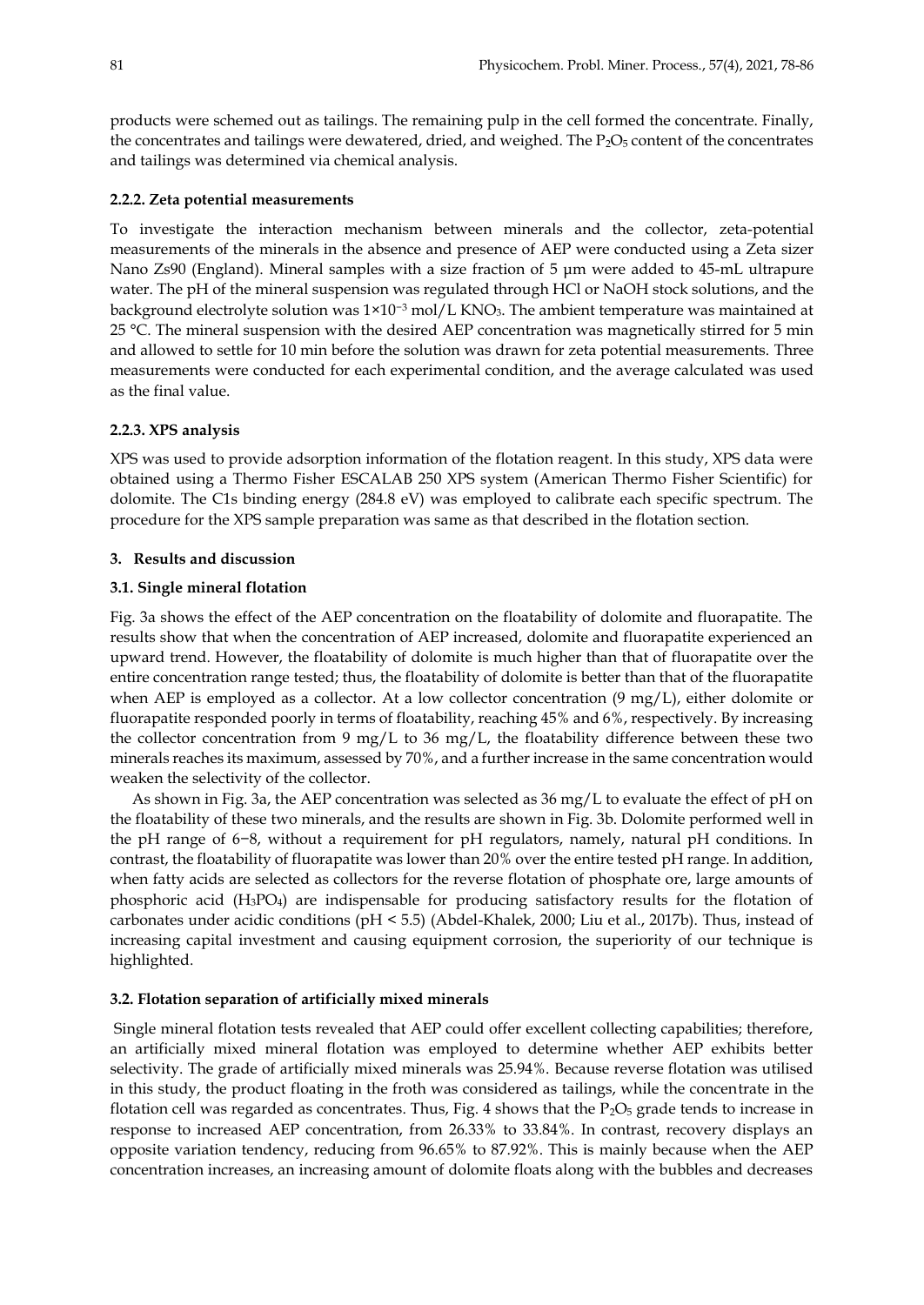the amount of dolomite remaining in the flotation cell; therefore, the  $P_2O_5$  grade of the concentrate increases. Simultaneously, when the AEP concentration increased, certain amount of the fluorapatite was mixed in the froth and floated with the dolomite. This resulted in a decrease in the fluorapatite quantity in the flotation cell and obtained a lower recovery. The results demonstrate that AEP exhibits an ideal collecting ability and functions well in mixed mineral systems.



Fig. 3. Effect of (a) AEP concentration and (b) pulp pH on the floatability of fluorapatite and dolomite



Fig. 4. Artificially mixed minerals separation as a function of AEP concentration

#### **3.3 Bench-scale flotation tests of sedimentary collophanite ore**

Despite the excellent flotation results obtained from pure mineral micro-flotation, further experiments are required to demonstrate the selectivity of the collector based on the actual ore. Hence, the effect of STPP and AEP dosage on the flotation performance of sedimentary collophanite ore was investigated and further evaluated.

Depressants, such as phosphoric acid and its derivatives (e.g., diphosphonic acid and sodium tripolyphosphate), should be added to the solution to consider the inhibition of valuable minerals in reverse flotation. In this study, STPP was tested as a depressant under natural pH conditions (Sis and Chander, 2003). As shown in Fig.5a, at a reagent concentration of  $0.4 \text{ kg/t}$  AEP, the P<sub>2</sub>O<sub>5</sub> grade shows no significant change over the entire STPP dosage tested, while the recovery experiences a slight increase from 65% to 71.5%. Thus, an STPP dosage of 0.5 kg/t was selected as the optimal dosage.

As shown in Fig. 5b, the  $P_2O_5$  grade of the feed was 24.9%; after a rougher flotation, a concentrate with the grade of 29.22% could be obtained with the addition of 0.3 kg/t AEP. This indicates that AEP is an ideal collector with high selectivity. Additionally, with an increase of AEP amount from 0.3 kg/t up to 0.6 kg/t,  $P_2O_5$  grade increased by 1.6%. In contrast, the recovery reduces by 13.8%. The results correspond well with the results proposed in artificially mixed minerals flotation, thus strongly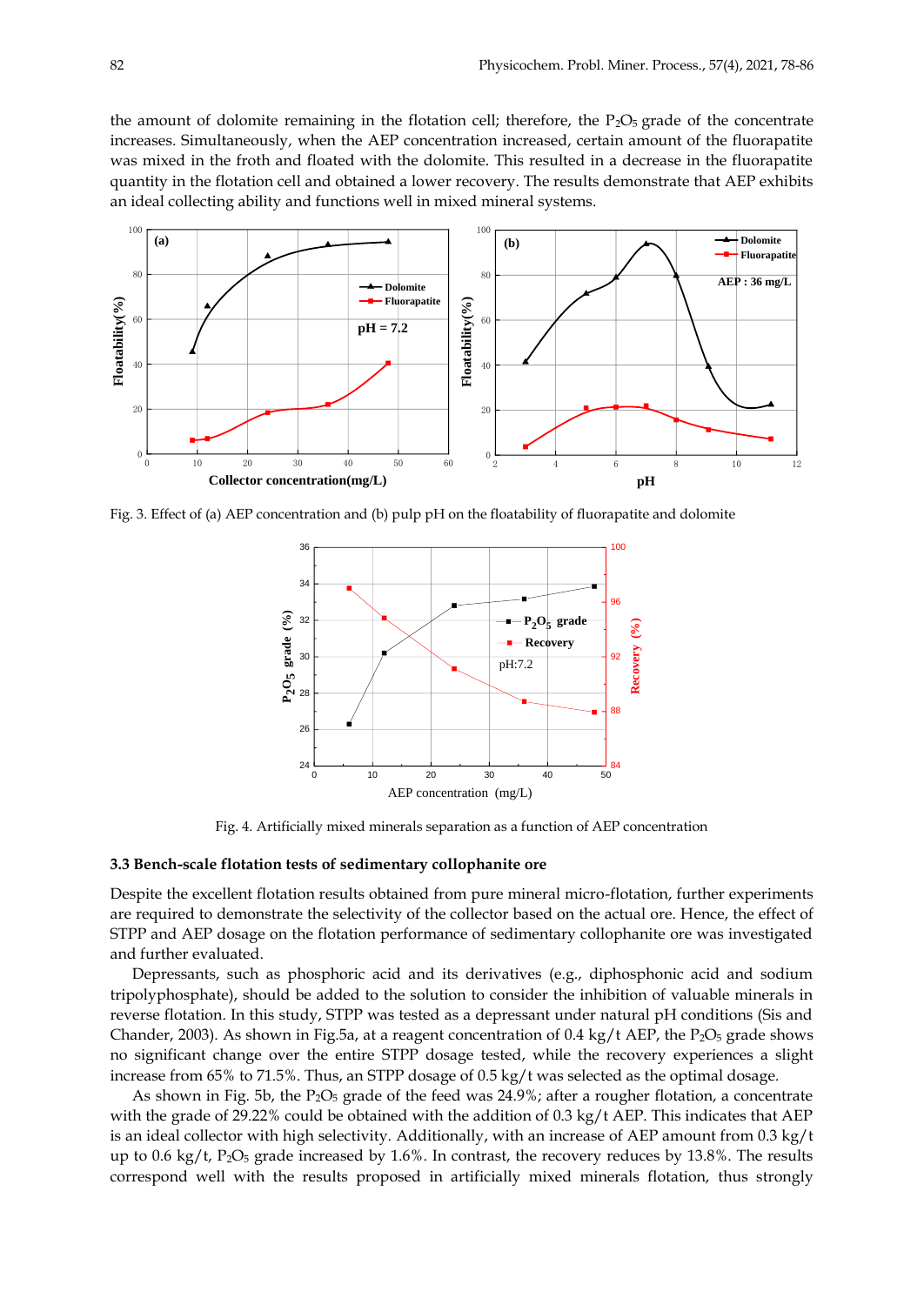

demonstrating the selective collecting ability of AEP towards dolomite. A scavenged flotation is required to further improve the recovery of the concentrate.

Fig. 5. Effect of (a) STPP and (b) AEP concentration on the  $P_2O_5$  grade and recovery of the concentrate

#### **3.4. Effects of AEP on Zeta potentials of dolomite and fluorapatite as a function of pH**

Fig.6 illustrates the zeta potential results with respect to the pH value. In the presence of the AEP collector, the zeta potentials of fluorapatite experienced negligible changes over the entire pH range. However, the zeta potential of dolomite was reduced by approximately 10 mV in the given pH range, i.e., the interaction of AEP with dolomite is stronger. Minerals with different crystal structures have different surface elements. The figure shows that the two minerals exhibit negative charge over the pH range tested, i.e., the principal ions exposed to their surfaces appear to be negatively charged ions. In other words, F and PO<sub>4</sub><sup>3</sup> may be the main anions on the fluorapatite surface and  $CO<sub>3</sub><sup>2</sup>$  may be the anions on the dolomite surface. Thus, it can be deduced that such anions on the mineral surface can deteriorate the adsorption of the AEP collector (R-O-HPO<sub>3</sub>) with  $Ca^{2+}$  and Mg<sup>2+</sup> ions on mineral surfaces via steric hindrance and electrostatic repulsion. Furthermore, anions with larger volumes and charges are expected to weaken the adsorption, indicating that  $PO<sub>4</sub><sup>3</sup>$  ions exhibit a stronger inhibition effect than  $CO<sub>3</sub><sup>2</sup>$  ions (Yang et al., 2020). Hence, more AEP collectors are prone to interact with dolomite than with fluorapatite.



Fig. 6. Zeta potential of dolomite and fluorapatite in the presence and absence of AEP as a function of pH

## **3.5. XPS analyses**

To further elucidate the adsorption mechanism of the AEP collector on the dolomite surface, XPS analysis of dolomite in the presence and absence of AEP was conducted, and the results are shown in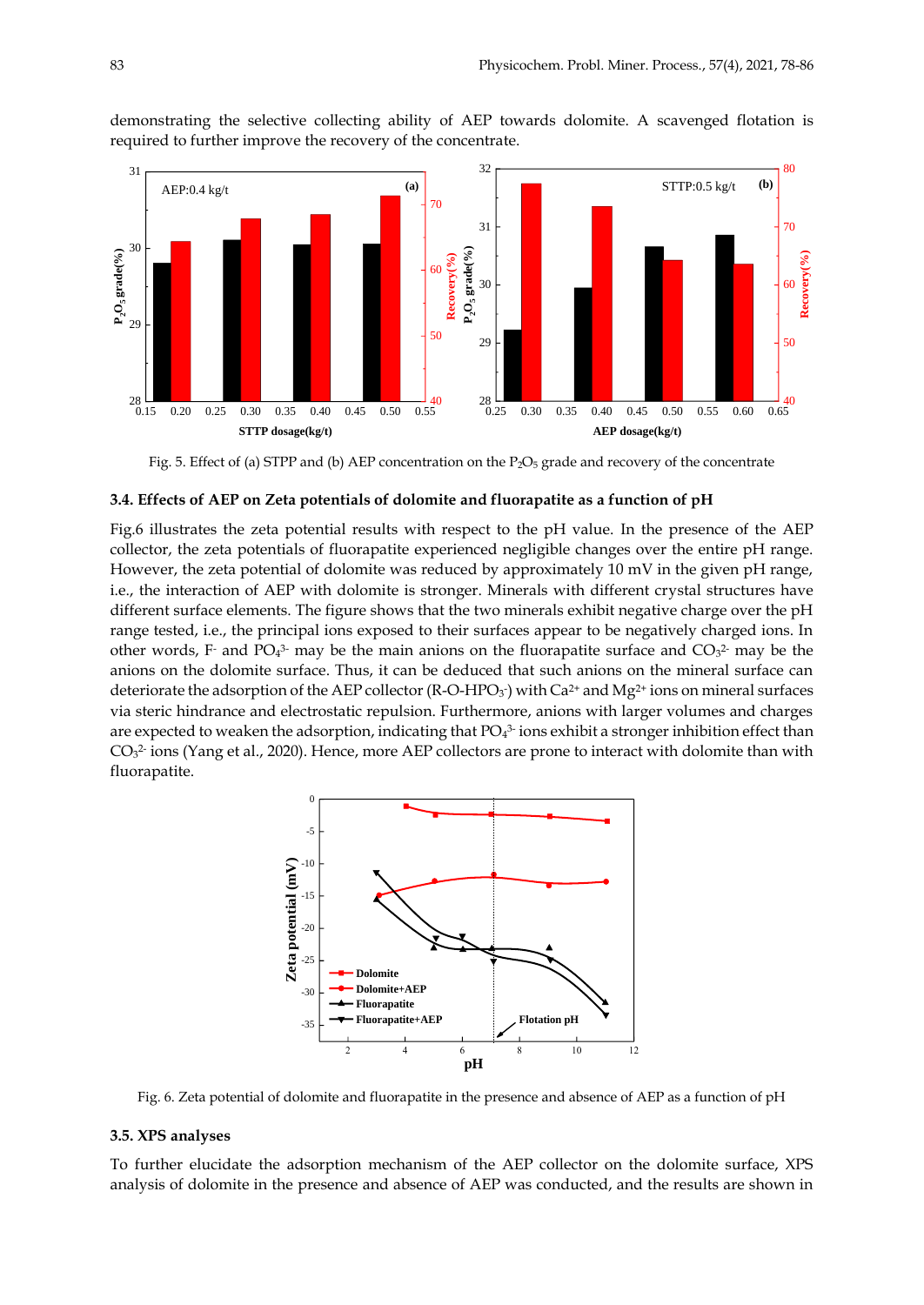Fig. 7 and Table 3. Table 2 shows that the addition of AEP resulted in noticeable changes in the surface composition of dolomite. The relative content of the C atom increased from 25.99% to 35.15%, while the relative contents of Ca, Mg, and O decreased by 1.27%, 2.03%, and 4.45%, respectively. The noticeable increase in the relative concentration of carbon indicates that there was an adsorption of AEP on the dolomite surface which was very strong, and corresponded well with the zeta potential results. In addition, a P component occurred when the dolomite surface was treated with AEP, which supports the aforementioned proposal. The appropriate decrease in Mg when compared to Ca showed that AEP displays a more intensive interaction with Mg sites on the dolomite surface. Thus, the high-resolution spectra of Ca 2p, Mg 2p, O 1s, and P 2p of dolomite with and without AEP are shown in Figs. 7a, b, c, and d, respectively.



Table 3. Atomic concentration of dolomite in presence and absence of AEP

Fig. 7. XPS fitting peaks of (a) Ca 2p, (b) Mg 2p, (c) O 1s, and (d) P 2p on the dolomite surface before and after being treated with AEP

The high-resolution XPS spectra of Ca and Mg from dolomite are shown in Fig.7a and b, respectively. Considering Ca 2p, the binding energies of Ca  $2p_{1/2}$  and Ca  $2p_{3/2}$  appear at 350.93 eV and 347.26 eV, respectively, which are attributed to  $CaCO<sub>3</sub>$  in dolomite. Similarly, the peak at 50.27 eV may be attributed to MgCO<sub>3</sub> in dolomite (Fig.7b), which is consistent with previous reports (Liu et al., 2018; Yin et al., 2019). However, for the dolomite pre-treatment with AEP, the changes in the binding energies of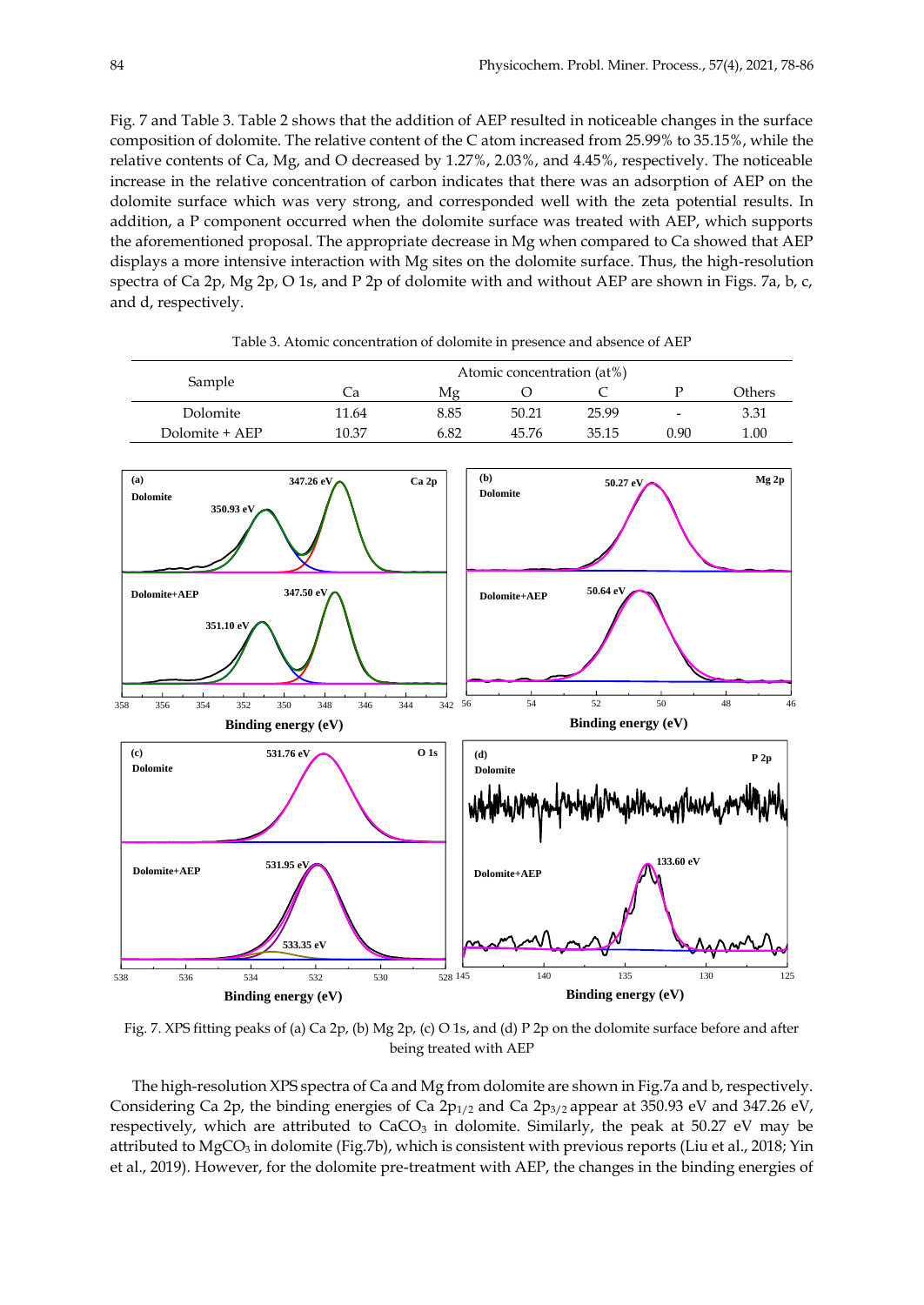Ca 2p and Mg 2p are beyond the instrument error  $(0.2 \text{ eV})$ . That is, electron transfer seems to occur between AEP and, Ca and Mg atoms on the dolomite surface. Particularly, the shift of Ca  $2p_{3/2}$  peak from 347.26 eV to 347.56 eV, Mg 2p peak from 50.27 eV to 50.64 eV maybe because Mg and Ca atoms can react with R-O-HPO<sub>3</sub><sup>-</sup> to form certain complexes. Moreover, the new O 1s and P 2p peaks (as shown in Fig.7c and d) appeared after being treated with AEP. This further demonstrates that R-O-HPO<sub>3</sub> species can interact with Ca and Mg active sites on the dolomite surface.

## **4. Conclusions**

The AEP collector used in this study shows good collecting ability towards dolomite an exhibits excellent selectivity for dolomite in actual flotation systems under natural pH. Additionally, the zeta potential measurements and XPS analysis demonstrate that  $R$ -O-HPO<sub>3</sub> species in AEP are expected to interact with calcium and magnesium active sites on the dolomite surface to form complexes, thereby rendering the dolomite surface hydrophobic. Furthermore, because of the larger volumes and charges of  $PO<sub>4</sub><sup>3</sup>$  ions in fluorapatite than  $CO<sub>3</sub><sup>2</sup>$  ions in dolomite, a stronger hindrance would occur on the fluorapatite surface owing to the electrostatic repulsion. This prevents further interaction between AEP and fluorapatite to a certain extent.

## **Acknowledgments**

The authors of this work thank The Natural Science Foundation of China (projects Nos.51974205,51904208) for its financial support. The authors also appreciate for the financial supports from the Open Project of Engineering Research Center of Phosphorus Resources Development and Utilization of Ministry of Education (project No.201904)and the central government guided local science and technology development project (project No.2019ZYYD070).

## **References**

- ABOUZEID, A.Z.M., 2008. *Physical and thermal treatment of phosphate ores–an overview*.Int. J. Miner. Process. 85, 59– 84
- ABDEL-KHALEK, N.A., 2000. *Evaluation of flotation strategies for sedimentary phosphates with siliceous and carbonates gangues.* Miner. Eng. 13,789-793.
- CHEN, Y., FENG, Q., ZHANG, G., LIU, D., LIU, R., 2018. *Effect of Sodium Pyrophosphate on the Reverse Flotation of Dolomite from Apatite.* Minerals. 8, 278.
- CHEN, Q., TIAN, M., KASOMO, R.M., LI, H., ZHENG, H., SONG, S., LUO, H., HE, D., 2020. *Depression effect of Al(Ⅲ) and Fe(Ⅲ) on rutile flotation using dodecylamine polyxyethylene ether as collector.* Colloids Surf. A Physicochem. Eng. Asp. 603, 125269.
- CHEN, Q., TIAN, M., ZHENG, H., LUO, H., JIANG, X., 2020. *Flotation of rutile from almandine using sodium fluorosilicate as the depressant.* Colloids Surf. A Physicochem. Eng. Asp. 599, 124918.
- FILIPPOVA, I.V., FILIPPOV, L.O., LAFHAJ, Z.B., ZINEB, B.O., 2018. *Effect of calcium minerals reactivity on fatty acids adsorption and flotation*. Colloids Surf. A Physicochem. Eng. Asp. 545, 157-166.
- FENG, N., ZHAO, T., ZHAO, Y., SONG, P., LI, G., ZHANG, G., 2020. *Adsorption and aggregation behavior of aliphatic alcohol polyoxyethylene ether phosphate with different ethylene oxide addition numbers.* Colloids Surf. A Physicochem. Eng. Asp. 586, 124215
- HOANG, D.H., HASSANZADEH, A., PEUKER, U.A., RUDOLPH, M., 2019. *Impact of flotation hydrodynamics on the optimization of fine-grained carbonaceous sedimentary apatite ore beneficiation*. Powder. Technol. 345, 223–233.
- LIU, X., RUAN, Y., LI, C., CHENG, R., 2017b. *Effect and mechanism of phosphoric acid in the apatite/dolomite flotation system.* Int. J. Miner. Process. 167, 95-102
- LIU, X., LI, C., LUO, H., CHENG, R., LIU, F., 2017a. *Selective reverse flotation of apatite from dolomite in collophanite ore using saponified gutter oil fatty acid as a collector.* Int. J. Miner. Process. 165, 20–27.
- LIU, W., LIU, W., DAI, S., YANG, T., ZHEN, L., PING, F., 2018. *Enhancing the purity of magnesite ore powder using an ethanolamine-based collector: Insights from experiment and theory.* J. Mol. Liq. 268, 215-222.
- MERMA, A.G., TOREM, M.L., MORAN, J.J.V., MONTE, M.B.M., 2013. *On the fundamental aspects of apatite and quartz flotation using a Gram positive strain as a bioreagent.* Miner. Eng. 48, 61–67.